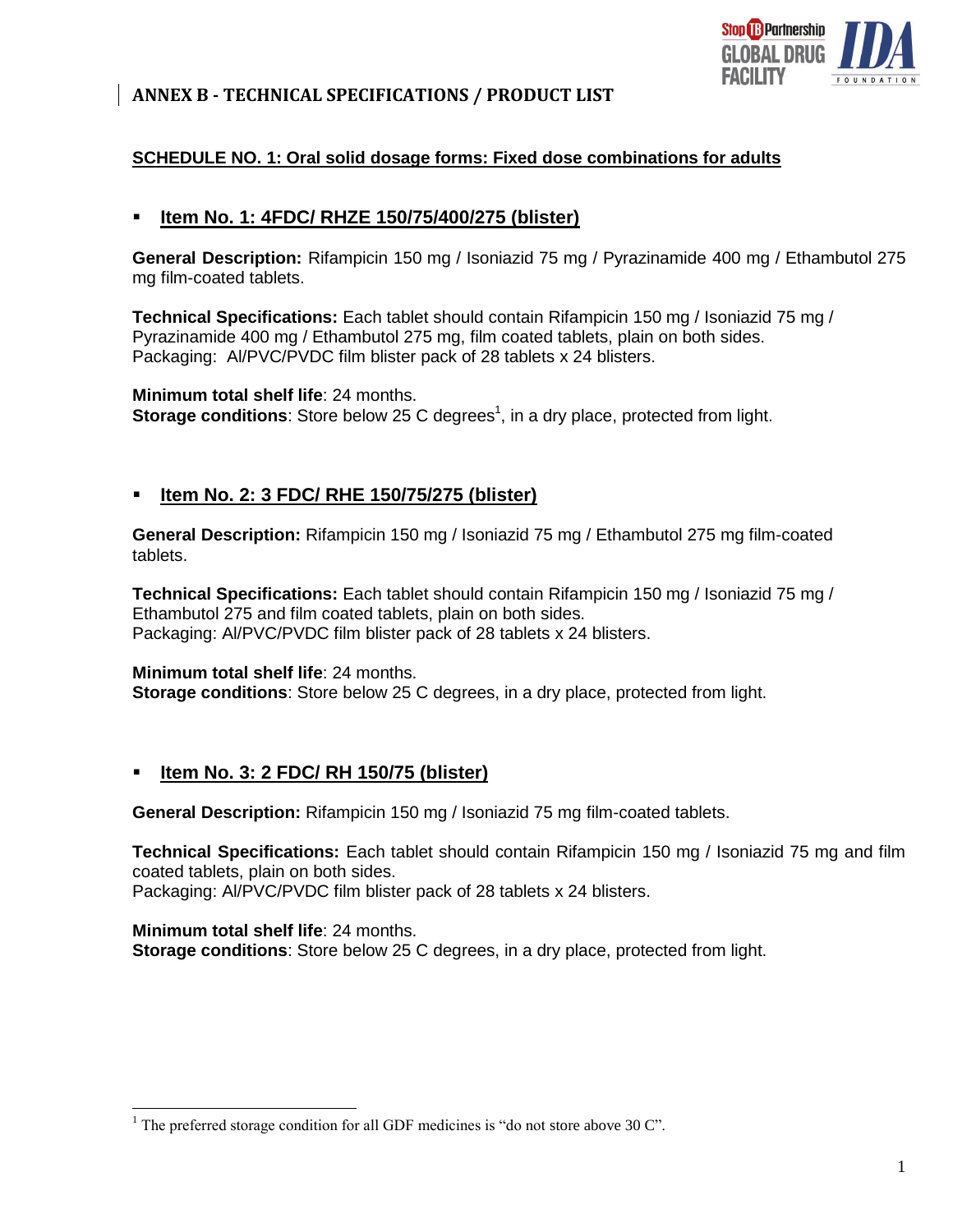

### **Item No. 4: 2 FDC/ RH 150/150 (blister)**

**General Description:** Rifampicin 150 mg / Isoniazid 150 mg film-coated tablets.

**Technical Specifications:** Each tablet should contain Rifampicin 150 mg / Isoniazid 150 mg and film coated tablets, plain on both sides.

Packaging: Al/PVC/PVDC film blister pack of 28 tablets x 24 blisters.

**Minimum total shelf life**: 24 months.

**Storage conditions**: Store below 25 C degrees, in a dry place, protected from light.

## **Item No. 5: 2 FDC/ EH 400/150 (blister)**

**General Description:** Ethambutol 400 mg / Isoniazid 150 mg film-coated tablets.

**Technical Specifications:** Each tablet should contain Ethambutol 400 mg / Isoniazid 150 mg and film coated tablets, plain on both sides. Packaging Al/PVC/PVDC film blister pack of 28 tablets x 24 blisters.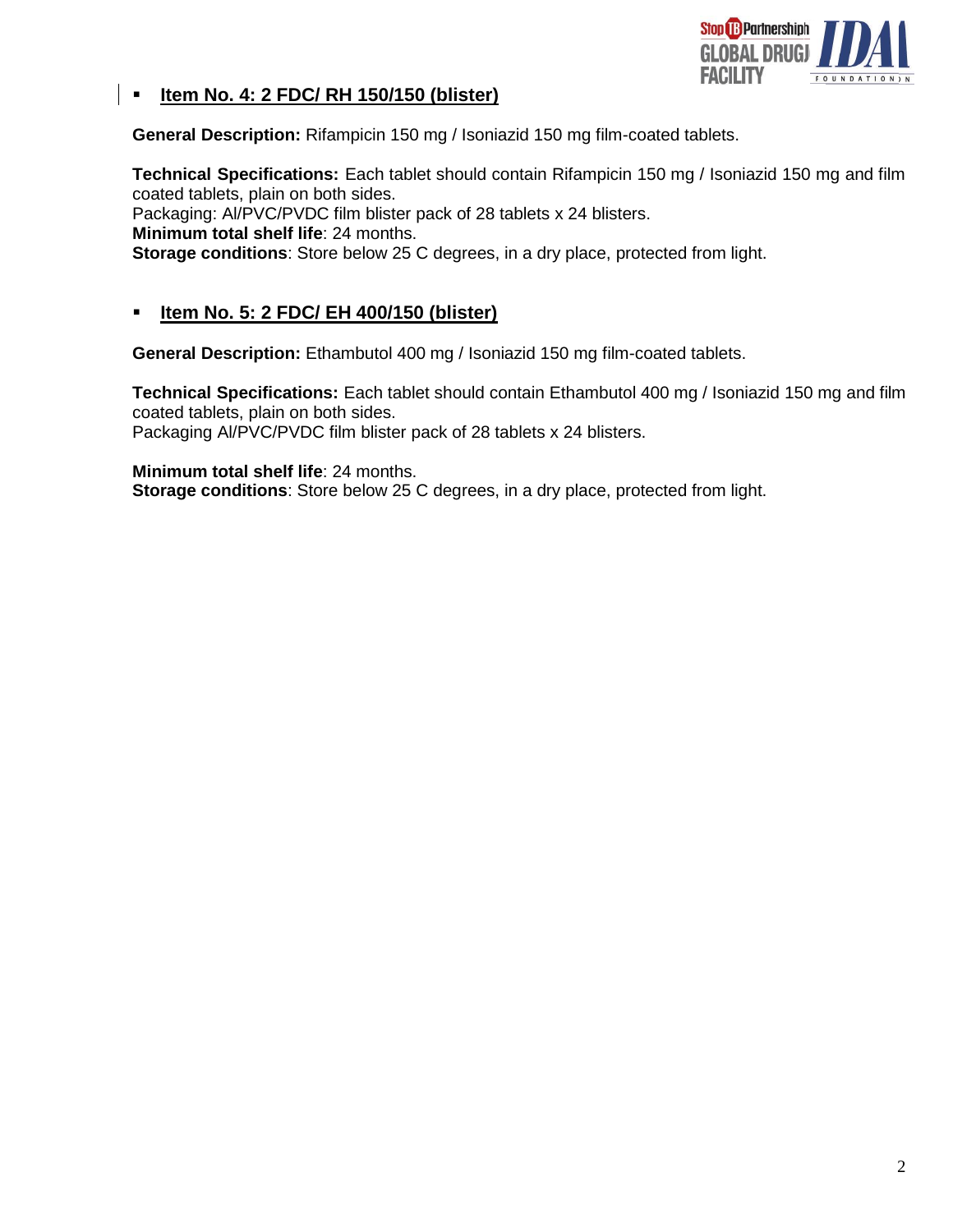

#### **SCHEDULE NO. 2: Oral solid dosage forms: Fixed dose combinations for children**

## **Item No. 1: 3 FDC/ RHZ 60/30/150 (blister)**

**General Description:** Rifampicin 60 mg/ Isoniazid 30 mg/ Pyrazinamide 150 mg dispersible tablets.

**Technical Specifications:** Rifampicin 60 mg/ Isoniazid 30 mg/ Pyrazinamide 150 mg and uncoated tablets, plain surface on both sides. The tablet should not be divided. Packaging: Al/PVC/PVDC film blister pack of 28 tablets x3 blisters or Alu/Alu strips of 6 tablets x14 strips.

#### **Minimum total shelf life**: 24 months.

**Storage conditions**: Store below 25 C degrees, in a dry place, protected from light.

### **Item No. 2: 2FDC/ RH 60/60 (blister)**

**General Description:** Rifampicin 60 mg / Isoniazid 60 mg dispersible tablets.

**Technical Specifications:** Rifampicin 60 mg/Isoniazid 60 mg and uncoated tablets, break-lines on both sides. Packaging: Al/PVC/PVDC film blister pack of 28 tablets x 3 blisters or Alu/Alu strips of 6tablets x 14 strips.

#### **Minimum total shelf life**: 24 months.

**Storage conditions**: Store below 25 C degrees, in a dry place, protected from light.

### **Item No. 3: 2FDC/ RH 60/30 (blister)**

**General Description:** Rifampicin 60 mg/Isoniazid 30 mg dispersible tablets.

**Technical Specifications:** Rifampicin 60 mg/Isoniazid 30 mg uncoated tablets, break-lines on both sides. Packaging: Al/PVC/PVDC film blister pack of 28 tablets x3 blisters or Alu/Alu strips of 6 tablets x14 strips.

#### **Minimum total shelf life**: 24 months.

**Storage conditions**: Store below 25 C degrees, in a dry place, protected from light.

### **Item No. 4: 3 FDC/ RHZ 75/50/150 (blister)**

**General Description:** Rifampicin 75 mg/ Isoniazid 50 mg/ Pyrazinamide 150 mg dispersible tablets.

**Technical Specifications:** Rifampicin 75 mg/ Isoniazid 50 mg/ Pyrazinamide 150 mg uncoated tablets, plain surface on both sides. The tablet should not be divided. Packaging: Al/PVC/PVDC film blister pack of 28 tablets x3 blisters or Alu/Alu strips of 6 tablets x14 strips.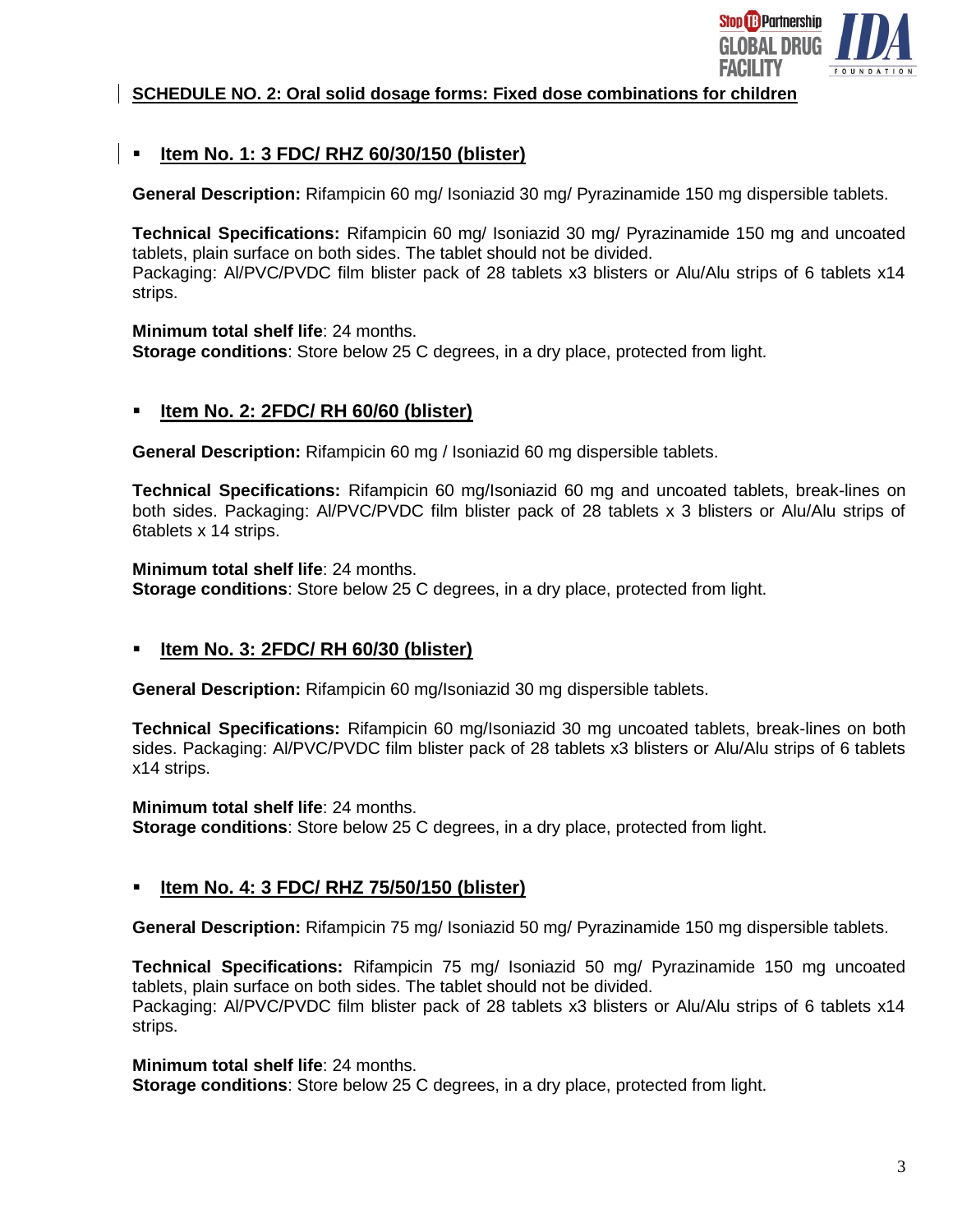

## **Item No. 5: 2FDC/ RH 75/50 (blister)**

**General Description:** Rifampicin 75 mg/Isoniazid 50 mg dispersible tablets.

**Technical Specifications:** Rifampicin 75 mg/Isoniazid 50 mg uncoated tablets, break-lines on both sides.

Packaging: Al/PVC/PVDC film blister pack of 28 tablets x3 blisters or Alu/Alu strips of 6 tablets x14 strips.

**Minimum total shelf life**: 24 months.

**Storage conditions**: Store below 25 C degrees, in a dry place, protected from light.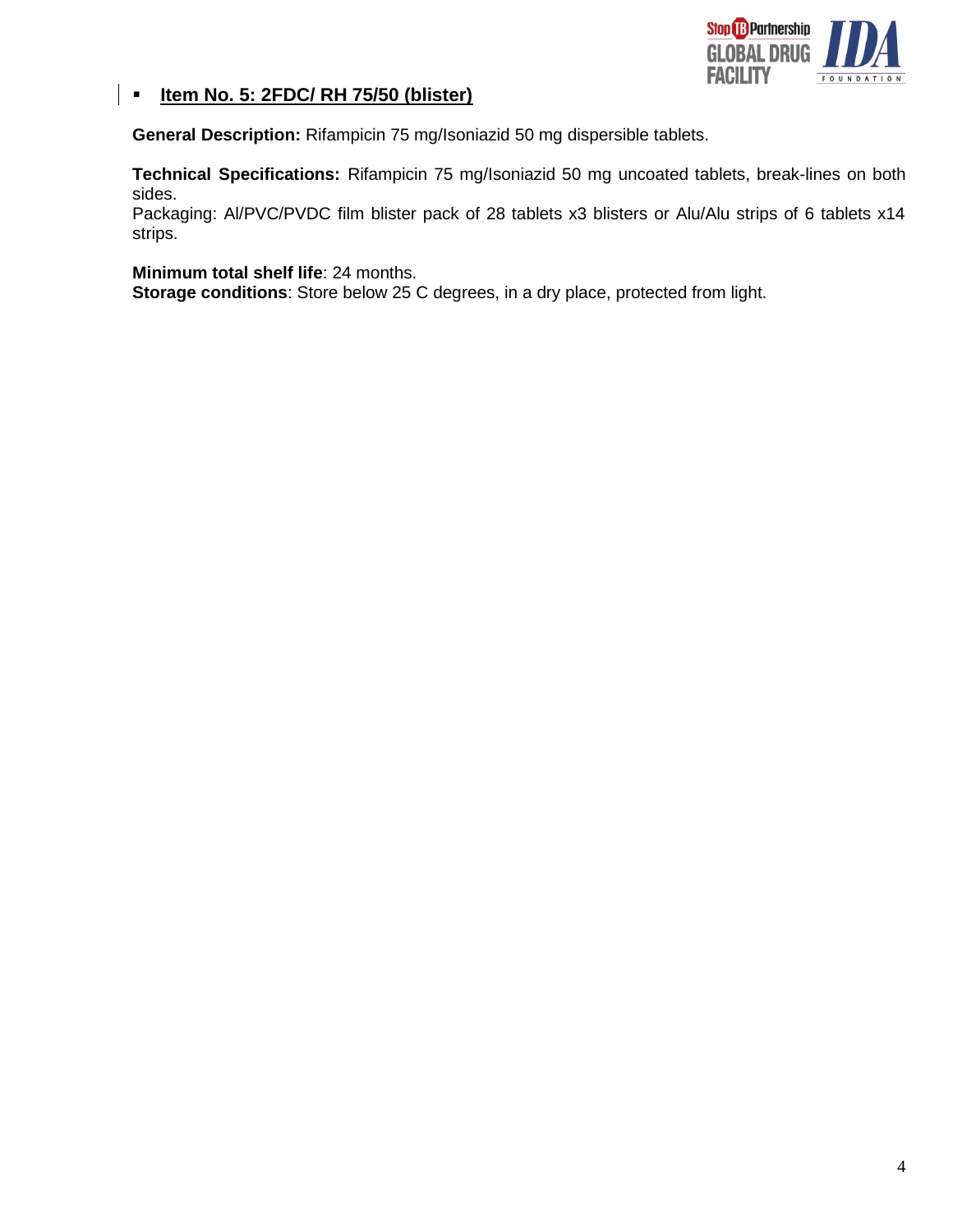

#### **SCHEDULE NO. 3: Oral solid dosage forms: Single dose formulations for adults**

### **Item No. 1: Ethambutol 400 mg (blister)**

**General Description:** Ethambutol 400mg film-coated tablets.

**Technical Specifications:** Each tablet should contain Ethambutol 400 mg film coated tablets, plain on either sides or break-line in one side and plain surface on the other side. Packaging: Al/PVC/PVDC film blister pack of 28 tablets x 24 blisters or 9 tablets x 10 strips.

**Minimum total shelf life**: 24 months. **Storage conditions**: Store below 25 C degrees, in a dry place, protected from light.

### **Item No. 2: Isoniazid 300 mg (blister)**

**General Description:** Isoniazid 300mg film-uncoated tablets.

**Technical Specifications:** Each tablet should contain Isoniazid 300 mg uncoated tablets and plain surfaces in both sides or break-line in one surface and plain surface on the other side. Packaging: Al/PVC/PVDC film blister pack of 28 tablets x 24 blisters or 9 tablets x 10 strips

#### **Minimum total shelf life**: 24 months.

**Storage conditions**: Store below 25 C degrees, in a dry place, protected from light.

### **Item No. 3: Pyrazinamide 400 mg (blister)**

**General Description:** Pyrazinamide 400mg film- coated tablets.

**Technical Specifications:** Each tablet should contain Pyrazinamide 400mg film coated tablets and plain on both sides or plain in one side and break-line in one side. Packaging: Al/PVC/PVDC film blister pack of 28 tablets x 24 blisters.

**Minimum total shelf life**: 24 months.

**Storage conditions**: Store below 25 C degrees, in a dry place, protected from light.

### **Item No. 4: Pyrazinamide 500 mg (blister)**

**General Description:** Pyrazinamide 500mg film- coated tablets.

**Technical Specifications:** Each tablet should contain Pyrazinamide 500mg film coated tablets and plain on both sides or plain in one side and break-line in one side. Packaging: Al/PVC/PVDC film blister pack of 28 tablets x 24 blisters or 10 tablets x 10 blisters.

**Minimum total shelf life**: 24 months.

**Storage conditions**: Store below 25 C degrees, in a dry place, protected from light.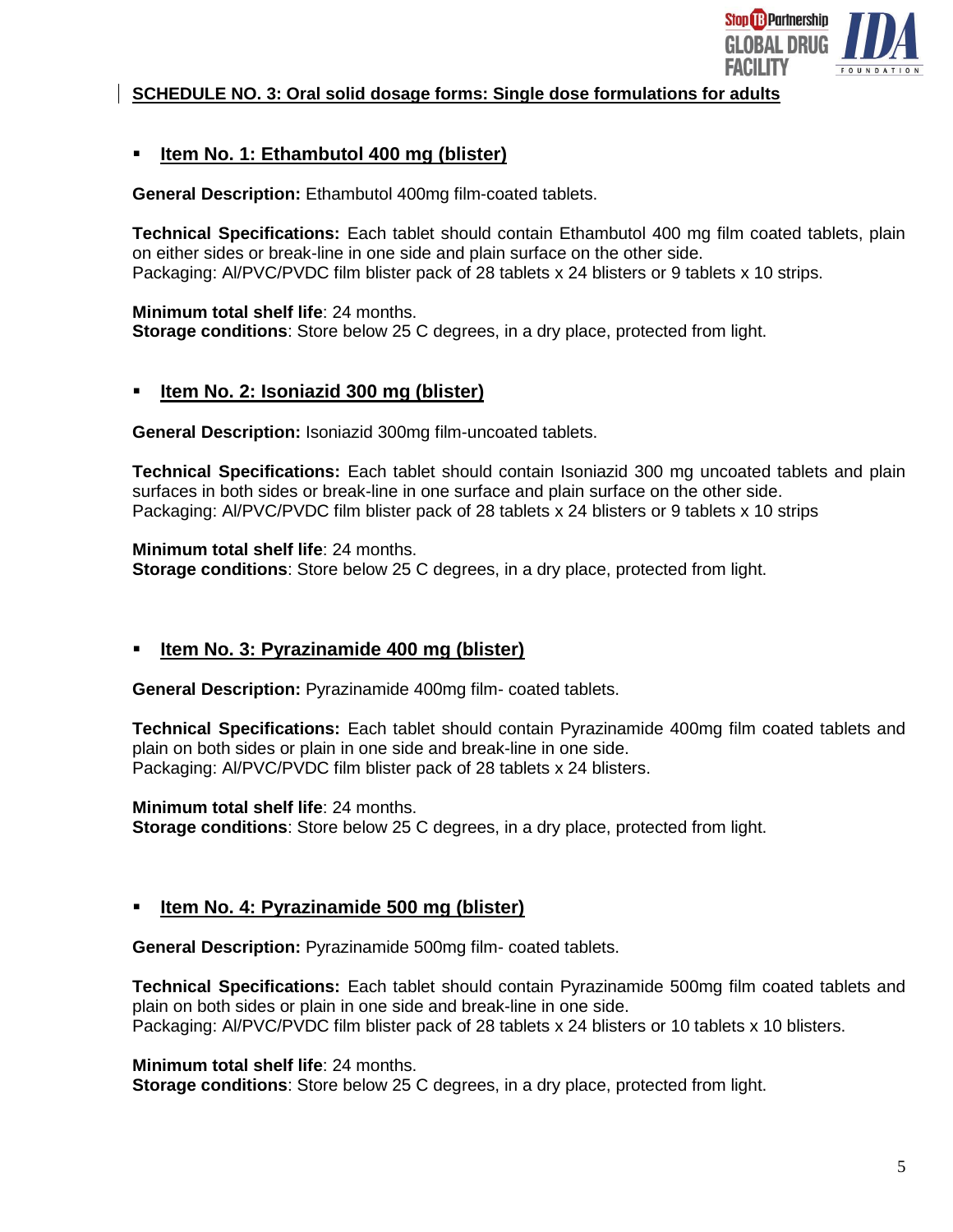

## **Item No. 5: Rifabutin (Rfb) 150 mg hard capsules (blister)**

**General Description:** Capsules for oral administration containing 150 mg of rifabutin.

**Technical Specifications:** Each hard gelatin capsules contains 150 mg of Rifabutin Packaging: Al/PVC/ blister package of 30 capsules

**Minimum total shelf life**: 24 months.

**Storage conditions**: Store below 25 C degrees, in a dry place, protected from light.

## **Item No. 6: Rifampicin 150 mg (blister)**

**General Description:** Rifampicin 150 mg coated tablet or capsule.

**Technical Specifications:** Each coated tablet or capsule should contain Rifampicin 150mg . Packaging: PVC/Al or Alu/Alu blister pack of 10 tablets/capsules x 10 blisters.

**Minimum total shelf life**: 24 months. **Storage conditions**: Store below 25 C degrees, in a dry place, protected from light.

### **Item No. 7: Rifampicin 300 mg (blister)**

**General Description:** Rifampicin 300 mg coated tablet or capsule.

**Technical Specifications:** Each coated tablet or capsule should contain Rifampicin 300mg. Packaging: PVC/Al or Alu/Alu blister pack of 10 tablets/capsules x 10 blisters.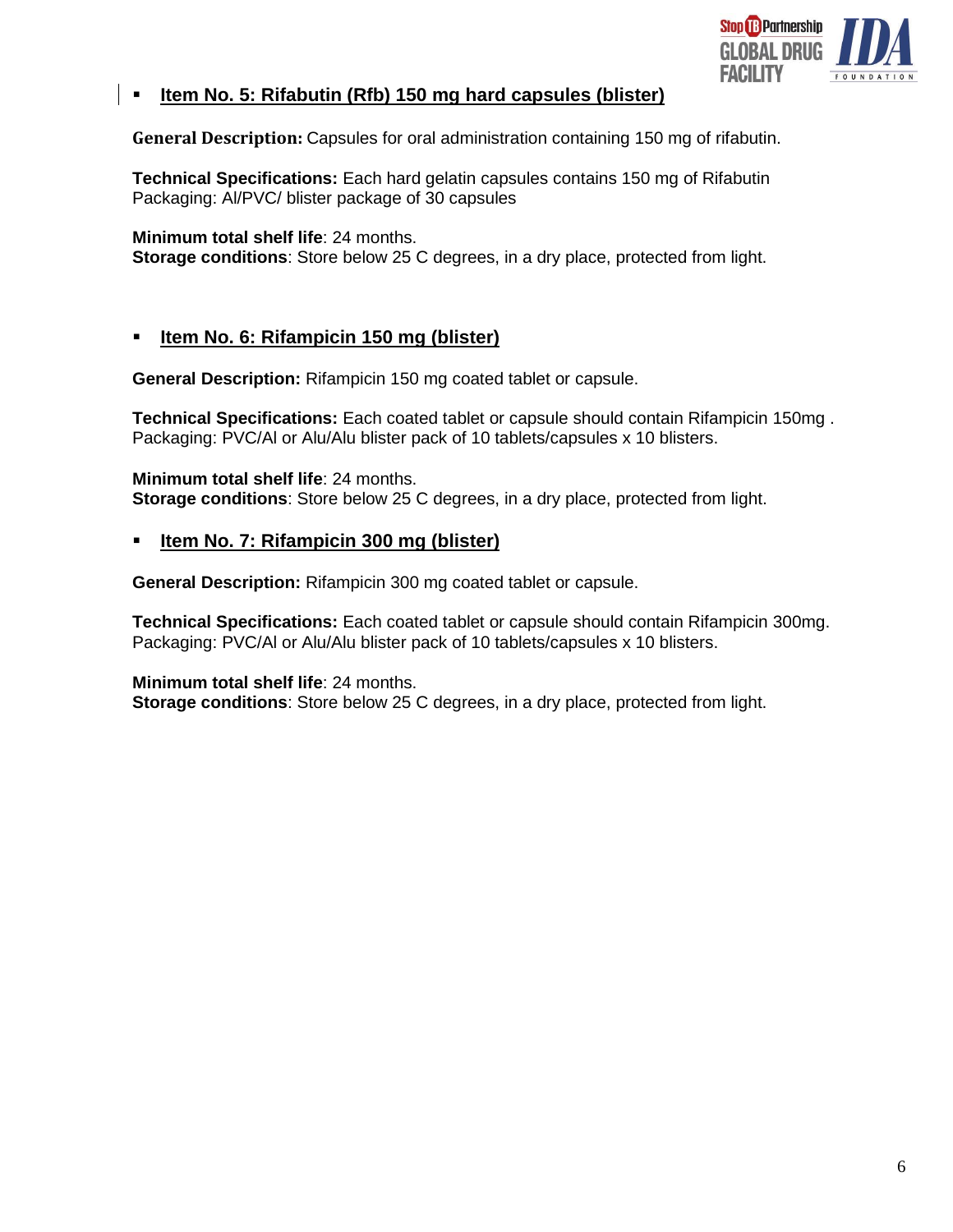

**SCHEDULE NO. 4: Oral solid dosage forms: Single dose formulations for children**

## **Item No.1: Isoniazid 100 mg (blister)**

**General Description:** Isoniazid 100 mg dispersible or uncoated tablets.

**Technical Specifications:** Each tablet should contain Isoniazid 100mg dispersible or uncoated tablets and plain surface on either sides or break line in one surface. Packaging: Al/PVC/PVDC film blister pack of 10 tablets x 10 blisters or 25 x 40 blisters.

**Minimum total shelf life**: 24 months. **Storage conditions**: Store below 25 C degrees, in a dry place, protected from light.

## **Item No.2: Ethambutol 100 mg (blister)**

**General Description:** Ethambutol 100 mg dispersible or coated tablets.

**Technical Specifications:** Each tablet should contain Ethambutol 100mg film dispersible or coated tablets and plain surface on both sides or break line in one surface. Packaging: Al/PVC/PVDC film blister pack of 25 tablets x 20 blisters or 10 tablets x10 blisters.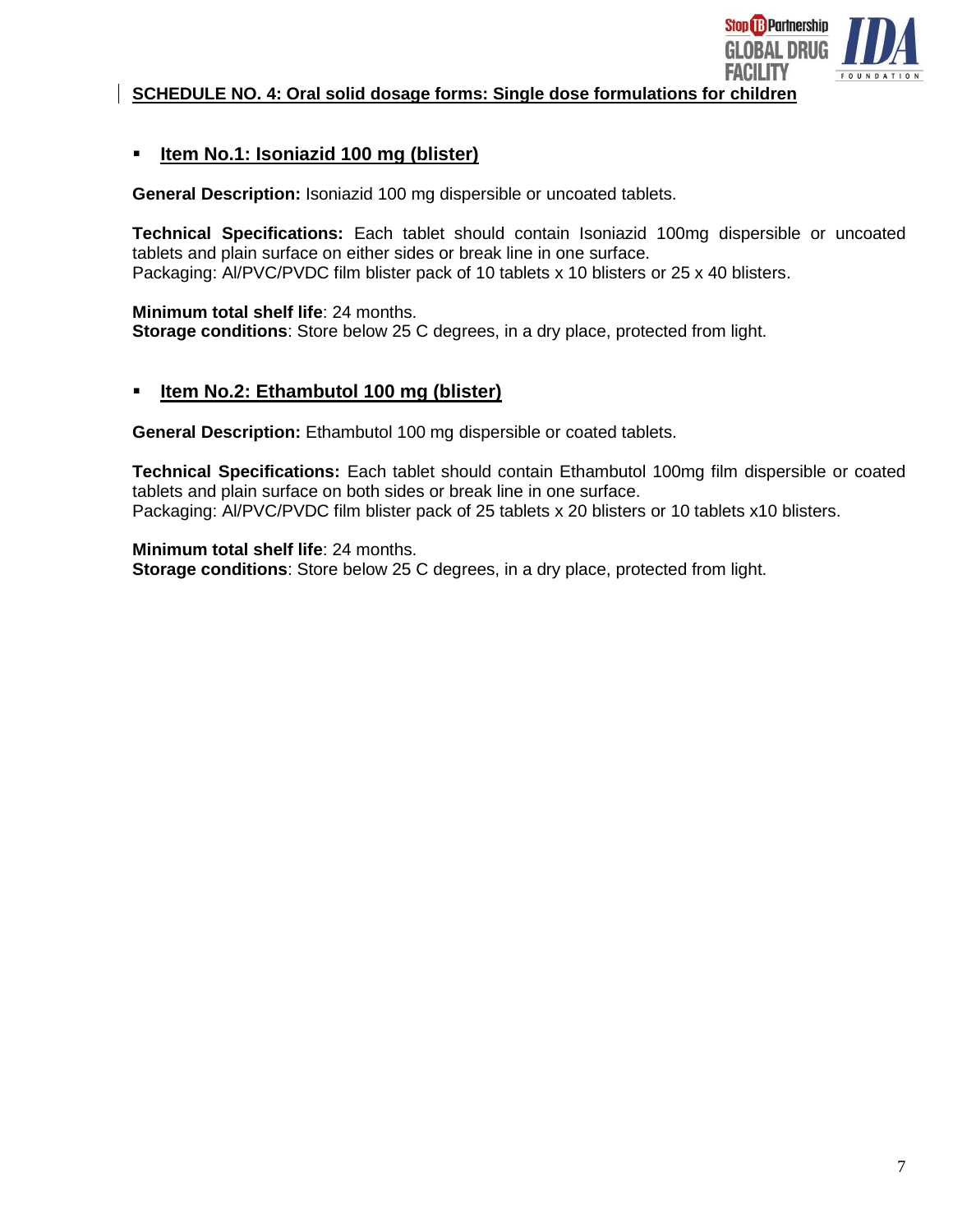



## **Item No. 1: Streptomycin 1 g injectable (vial/amp)**

**General Description:** Streptomycin 1 g powder for injection.

**Technical Specifications:** Each vial should contain streptomycin 1 gram as sulphate, with or without solvent water for injection. For vials small glass bottle colourless, clear, with closed with a rubber stopper and a metal cap are required.

Packaging: the following options are preferable:

- 1 vials in a carton box.
- 20 vials in a carton box.
- 50 vials in a box
- 100 vials in a box

**Minimum total shelf life:** 24 months.

**Storage conditions:** store below 25 C degrees, in a dry place, protected from light.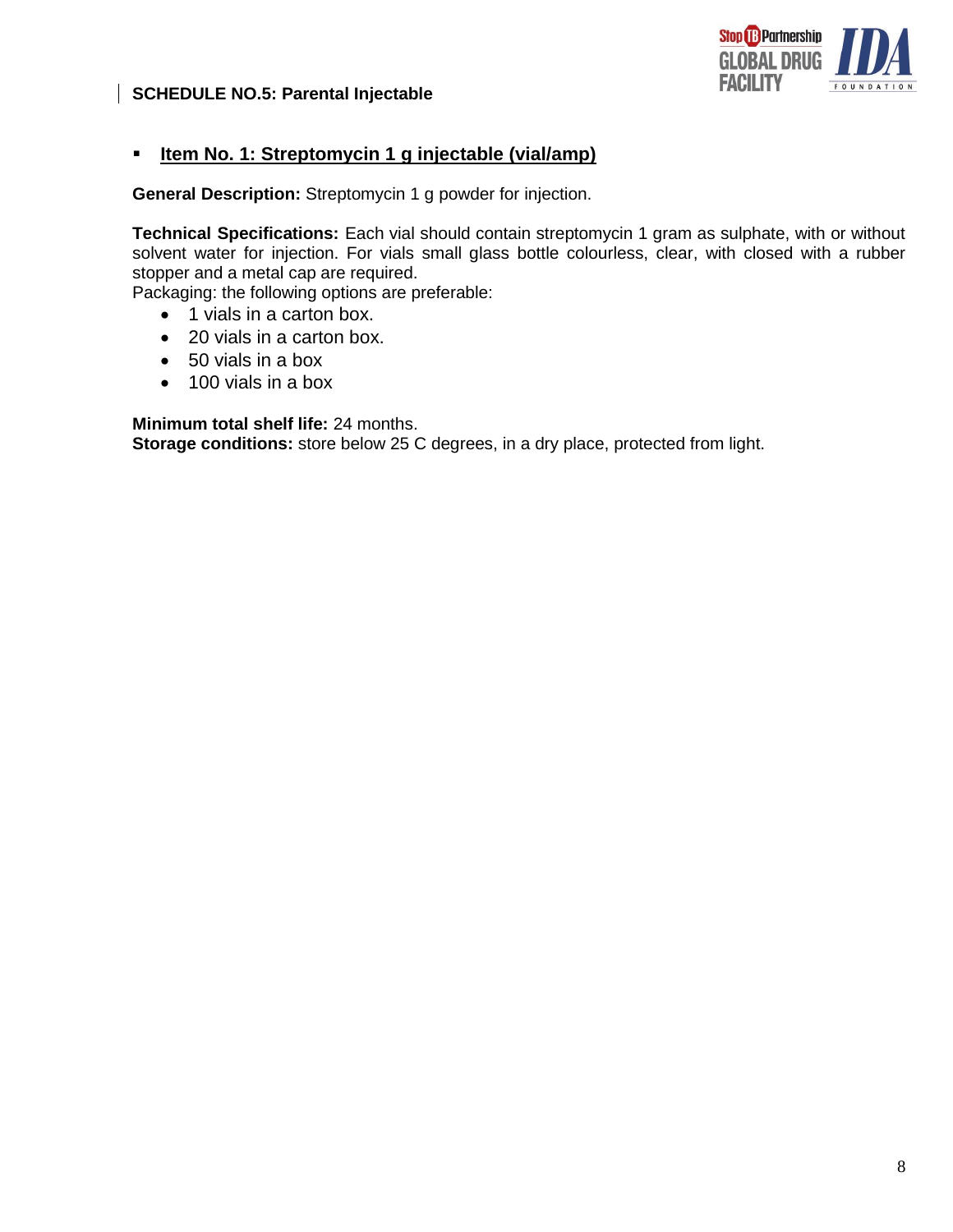### **SCHEDULE NO.6: Water for injection**



## **Item No. 1: Water for Injection 5 ml or 3 ml ampoule**

**General Description:** Water for injection, sterile, 5 or 3 ml ampoules

#### **Technical Specifications:**

Injection, sterile distilled water free from pyrogens, ampoules. 5 or 3 ml plastic ampoules of

polyethylene, watertight, light and unbreakable and does not react with the water, twist off top pods are required.

Parenteral preparation indicated only for diluting or dissolving drugs that require dilution or must be dissolved in an aqueous vehicle prior to injection. (intravenous, intramuscular or subcutaneous injection), according to instructions of the manufacturer of the drug to be administered. Packaging: the following options are preferable:

• 20 ampoules in a box

- 50 ampoules in a box
- 100 ampoules in a box

**Minimum total shelf life**: minimum 24 months.

**Storage conditions:** Information for particular storage conditions as appropriate.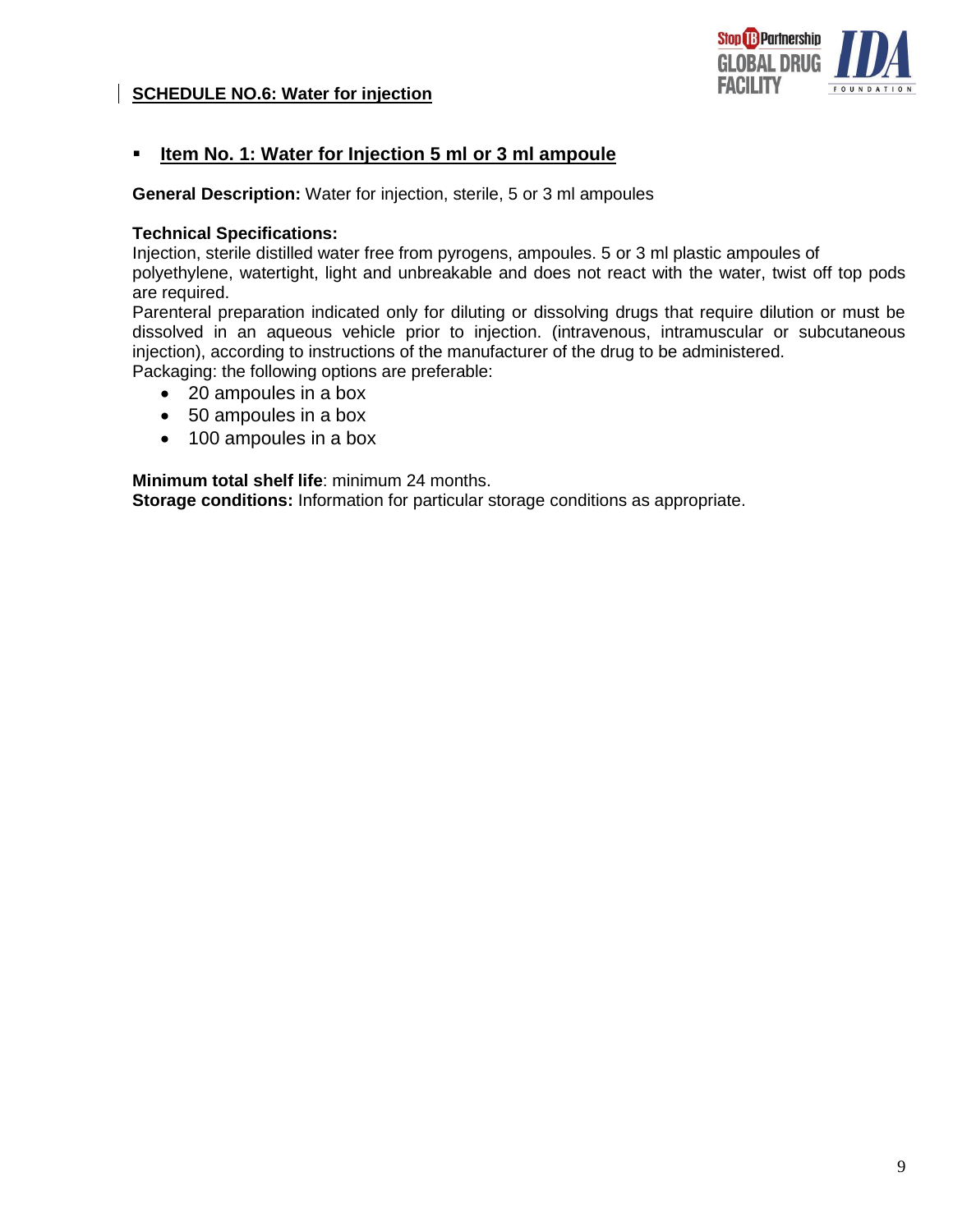### **SCHEDULE NO.7: Medical Devices**



## **Item No. 1: Hypodermic AD syringes with re-use prevention feature, 5 ml (21 G) and Safety Box for used syringes and needles, 5lt**

**General Description of syringes:** Hypodermic syringes with automatic disabling (AD) feature, capacity of 5ml, sterile, with needle on top (preferred) or bi-packed for reconstitution and injection.

### **Technical Specifications for syringes:**

2 or 3 parts Single use, Sterilized, Auto Disable Syringe, needle mounted on top 5 ml,

21 G 1" or 1 ¼", capacity 5ml, graduation 0.2 ml, polypropylene, Prevented from Re-use, ISO 7886-4, CE Marked Certificate. Needle on top or bi-packed, stainless steel, plastic base and protecting cap. Packed in a sterile ribbon pack.

Preferable packaging: 100 pieces in a box. Each syringe and needle packed in an individual sterilized peel-off pack made of paper and/or plastic. Product information: name of the manufacturer; type of product and main characteristics; expiry date; lot number; the word "sterile" or equivalent harmonized symbol, the words "check the integrity of the individual sterilization protection before use" (if space allows), "for single use", CE marking.

Preferable total shelf life: 5 years. Information for particular storage conditions as appropriate.

#### **General Description of Safety boxes:** Safety box for used syringes/needles, 5 lt box of 25

**Technical Specifications for Safety boxes:** Syringe disposal container for safe handling and disposing of minimum 100 AD syringes. Complies with WHO Performance specification E10/IC.2. Puncture resistant containers for collecting and disposing of used AD syringes/ needles.

Preferable packaging: 25 boxes in one carton flat-packed for ease of shipment and storage. For construction at the field level.

### **Item No. 2: Hypodermic AD syringes with re-use prevention feature, 5 ml (23 G) and Safety Box for used syringes and needles, 5lt.**

**General Description of syringes:** Hypodermic syringes with automatic disabling (AD) feature, capacity of 5ml, sterile, with needle on top (preferred) or bi-packed for reconstitution and injection.

#### **Technical Specifications for syringes:**

2 - 3 parts Single use, Sterilized, Auto Disable Syringe, needle mounted on top 5 ml,

23G x 1" or 1 ¼", capacity 5ml, graduation 0.2 ml, polypropylene, Prevented from Re-use, ISO 7886- 4, CE Marked Certificate. Needle on top or bi-packed, stainless steel, plastic base and protecting cap. Packed in a sterile ribbon pack.

Preferable packaging: 100 pieces in a box. Each syringe and needle packed in an individual sterilized peel-off pack made of paper and/or plastic. Product information: name of the manufacturer; type of product and main characteristics; expiry date; lot number; the word "sterile" or equivalent harmonized symbol, the words "check the integrity of the individual sterilization protection before use" (if space allows), "for single use", CE marking.

Preferable total shelf life: 5 years. Information for particular storage conditions as appropriate.

**General Description of Safety boxes:** Safety box for used syringes/needles, 5 lt box of 25

**Technical Specifications for Safety boxes:** Syringe disposal container for safe handling and disposing of minimum 100 AD syringes. Complies with WHO Performance specification E10/IC.2. Puncture resistant containers for collecting and disposing of used AD syringes/ needles.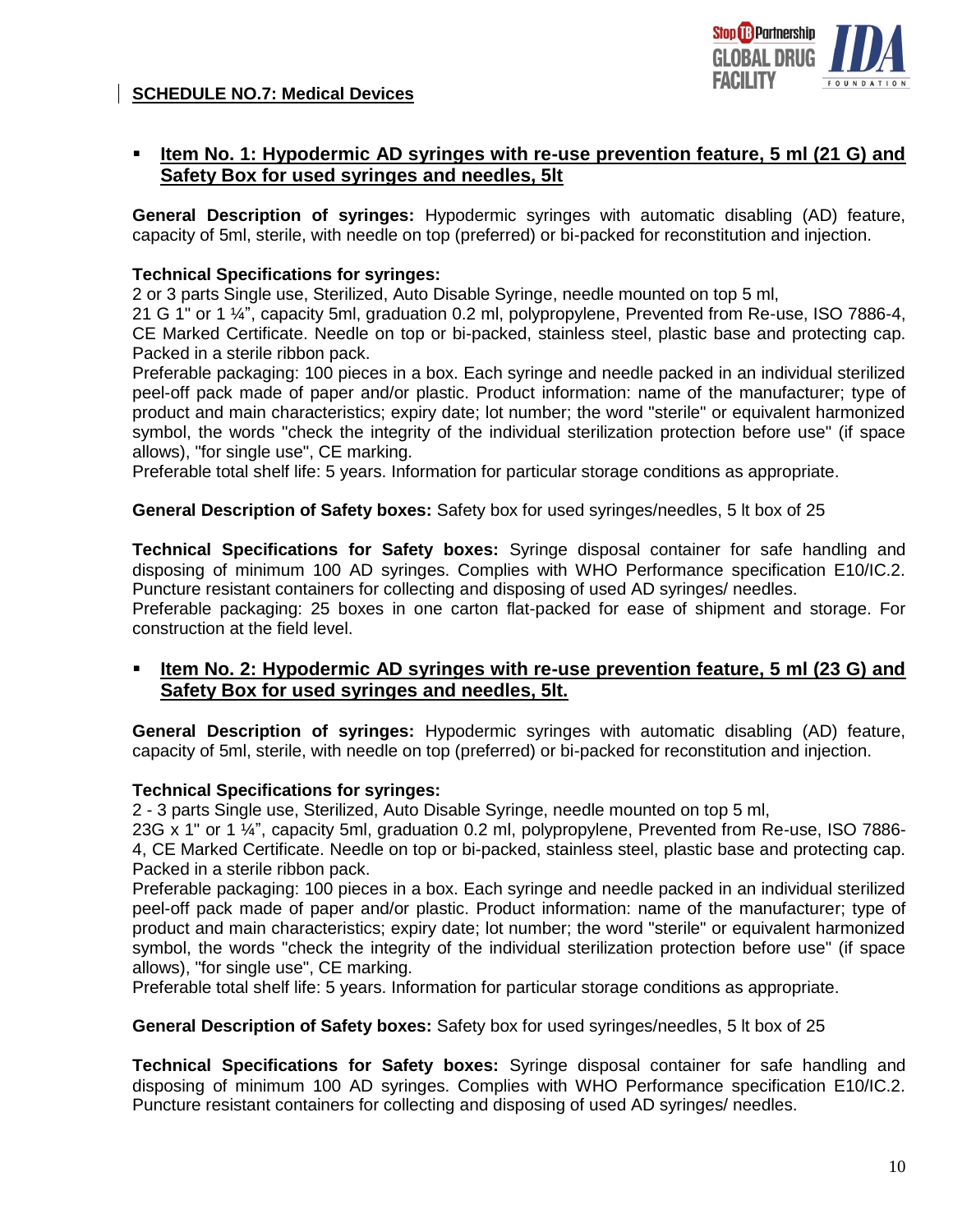

Preferable packaging: 25 boxes in one carton flat-packed for ease of shipment and storage. For construction at the field level.

## **Item No. 3: Hypodermic AD syringes with re-use and sharp injury prevention (RUP/SIP) features, 5 ml (21 G)**

**General Description of syringes:** Hypodermic syringes with automatic disabling (AD) feature, capacity of 5ml, sterile, with attached retractable needle (preferable) or bi-packed for reconstitution and injection.

#### **Technical Specifications for syringes:**

2 - 3 parts Single use, sterile, Auto Disable Syringe, with attached retractable needle or bi-packed in 21 G x 1" or 1 ¼", capacity 5ml, graduation 0.2 ml, polypropylene, Prevented from Re-use, ISO 7886- 4, CE Marked Certificate. Attached retractable needle or bi-packed, stainless steel, plastic base and protecting cap. Packed in a sterile ribbon or blister pack.

Preferable packaging: 100 pieces in a box. Each syringe and needle packed in an individual sterilized peel-off pack made of paper and/or plastic. Product information: name of the manufacturer; type of product and main characteristics; expiry date; lot number; the word "sterile" or equivalent harmonized symbol, the words "check the integrity of the individual sterilization protection before use" (if space allows), "for single use", CE marking.

Preferable total shelf life: 5 years. Information for particular storage conditions as appropriate.

### **Item No. 4: Hypodermic AD syringes with re-use and sharp injury prevention (RUP/SIP) features, 5 ml (23 G)**

**General Description of syringes:** Hypodermic syringes with automatic disabling (AD) feature, capacity of 5ml, sterile, with attached retractable needle (preferable) or bi-packed for reconstitution and injection.

### **Technical Specifications for syringes:**

2 - 3 parts Single use, sterile, Auto Disable Syringe, with attached retractable needle or bi-packed in 23 G x 1" or 1 ¼", capacity 5ml, graduation 0.2 ml, polypropylene, Prevented from Re-use, ISO 7886- 4, CE Marked Certificate. Attached retractable needle or bi-packed, stainless steel, plastic base and protecting cap. Packed in a sterile ribbon or blister pack.

Preferable packaging: 100 pieces in a box. Each syringe and needle packed in an individual sterilized peel-off pack made of paper and/or plastic. Product information: name of the manufacturer; type of product and main characteristics; expiry date; lot number; the word "sterile" or equivalent harmonized symbol, the words "check the integrity of the individual sterilization protection before use" (if space allows), "for single use", CE marking.

Preferable total shelf life: 5 years. Information for particular storage conditions as appropriate.

## **Item No. 5: Safety Box for used syringes and needles, 5Lt.**

**General Description of Safety boxes:** Safety box for used syringes/needles, 5 Lt box of 25

**Technical Specifications for Safety boxes:** Syringe disposal container for safe handling and disposing of minimum 100 AD syringes. Shall comply with WHO Performance specification E10/IC.2. Puncture resistant containers for collecting and disposing of used AD syringes/ needles.

Preferable packaging: 25 boxes in one carton flat-packed for ease of shipment and storage. For construction at the field level.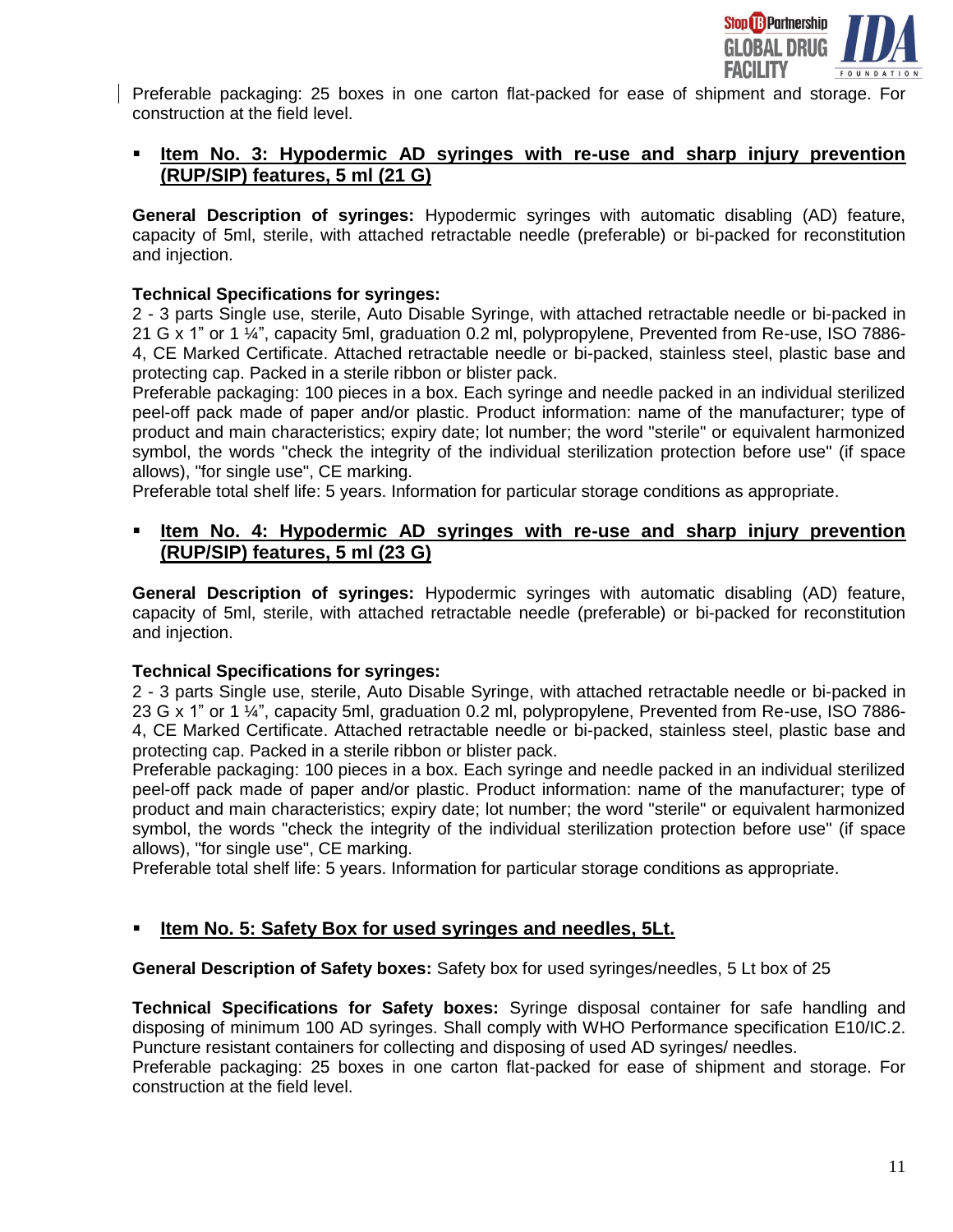

## **SCHEDULE NO.8: STOP-TB patient kits**

# **Item No. 1: Cat I & III Kit A**

**General Description:** Stop TB Cat. I+III Patient Kit A 6 blisters (168) 4-FDC tablets R150/H75/Z400/E275) 12 blisters (336) 2-FDC tablets (R150/H75)

### **Technical Specifications:**

| Specifications of   | Laminated, corrugated punched cardboard box                                   |
|---------------------|-------------------------------------------------------------------------------|
| the outer box       | Dimensions:                                                                   |
|                     | Length: $220$ mm $\pm 5$ mm<br>Width: $115$ mm $\pm$ 5mm<br>Height: 130mm±5mm |
| Specifications of   | Laminated, corrugated punched cardboard box                                   |
| the 4-FDC inner box | Dimensions:                                                                   |
|                     | Length: $200$ mm $\pm 5$ mm                                                   |
|                     | Width: 50mm±5mm                                                               |
|                     | Height: 120mm±5mm                                                             |
| Specifications of   | Laminated, corrugated punched cardboard box                                   |
| the RH inner box    | Dimensions:                                                                   |
|                     | Length: $150$ mm $\pm 5$ mm<br>Width: 60mm±5mm<br>Height: 85mm±5mm            |

# **Item No. 2: Cat I & III Kit C**

**General Description:** Stop TB Cat. I+III Patient Kit C 6 blisters (168) 4-FDCs (R150/H75/Z400/E275) 6 blisters (168) 2-FDC tablets (R150/H150)

### **Technical Specifications:**

| Specifications of   | Laminated, corrugated punched cardboard box                                                                |
|---------------------|------------------------------------------------------------------------------------------------------------|
| the outer box       | Dimensions:                                                                                                |
|                     | Length: $220$ mm $\pm 5$ mm<br>$\bullet$<br>Width: 90mm±5mm<br>$\bullet$<br>Height: 130mm±5mm<br>$\bullet$ |
| Specifications of   | Laminated, corrugated punched cardboard box                                                                |
| the 4-FDC inner box | Dimensions:                                                                                                |
|                     | Length: $200$ mm $\pm 5$ mm<br>$\bullet$<br>Width: 50mm±5mm<br>$\bullet$<br>Height: 120mm±5mm<br>$\bullet$ |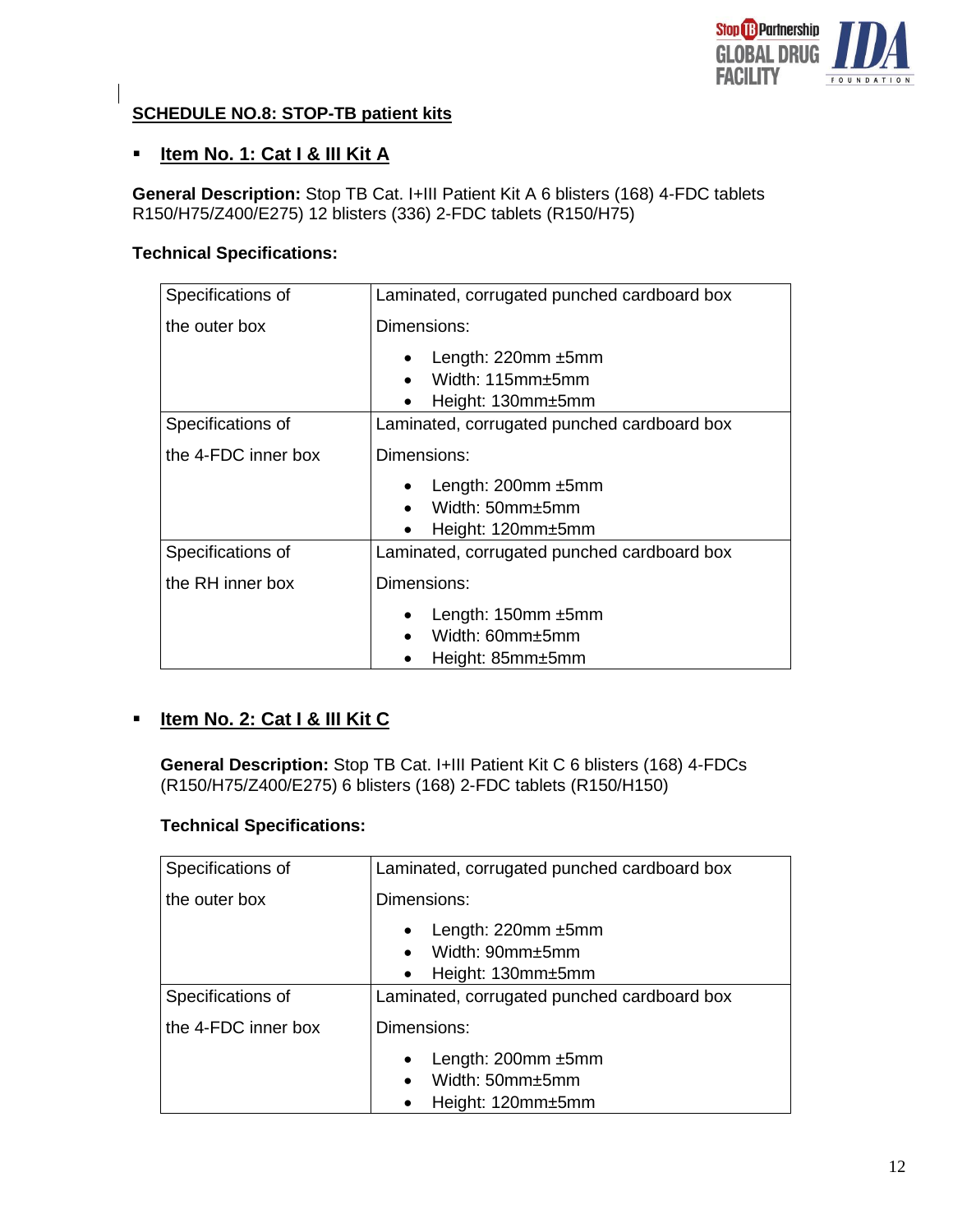

| Specifications of | Laminated, corrugated punched cardboard box                                |
|-------------------|----------------------------------------------------------------------------|
| the RH inner box  | Dimensions:                                                                |
|                   | • Length: $180$ mm $\pm 5$ mm<br>Width: $30mm \pm 5mm$<br>Height: 90mm±5mm |

# **Item No. 3: Cat II Kit A**

**General Description:** Stop TB Cat. II Patient Kit A: 9 blisters (252) 4-FDC tablets (R150/H75/Z400/E275), 60 vials of Streptomycin 1gr, 60 vials of water for injection 5 or 3ml, 60, auto-disabling syringes & needles, 15 blisters (420) 3-FDC tablets (R150/H75/E275)

## **Technical Specifications:**

| Specifications of<br>the outer box | Laminated, corrugated punched cardboard box<br>Dimensions:                                                                         |
|------------------------------------|------------------------------------------------------------------------------------------------------------------------------------|
|                                    | Length: 330mm ±5mm<br>Width: 270mm±5mm<br>Height: 195mm±5mm<br>To contain the Tablet kit and the Injection kit                     |
| Specifications of                  | Laminated, corrugated punched cardboard box                                                                                        |
| the Injection kit                  | Dimensions:                                                                                                                        |
|                                    | Length: 315mm ±5mm<br>Width: 265mm±5mm<br>Height: 100mm±5mm<br>To contain Streptomycin, Water for injection, Syringes<br>+ Needles |
| Specifications of                  | Laminated, corrugated punched cardboard box                                                                                        |
| the Tablet Kit                     | Dimensions:                                                                                                                        |
|                                    | Length: $330$ mm $\pm 5$ mm                                                                                                        |
|                                    | Width: 220mm±5mm                                                                                                                   |
|                                    | Height: 85mm±5mm<br>To contain the inner boxes of $4$ -FDC $+3$ -FDC                                                               |
|                                    | Empty space to be filled with cardboard filler                                                                                     |
| Specifications of                  | Laminated, corrugated punched cardboard box                                                                                        |
| the 4-FDC inner box                | Dimensions:                                                                                                                        |
|                                    | Length: 200mm ±5mm<br>Width: 65mm±5mm<br>Height: 120mm±5mm                                                                         |
| Specifications of                  | Laminated, corrugated punched cardboard box                                                                                        |
| the 3-FDC inner box                | Dimensions (may vary):                                                                                                             |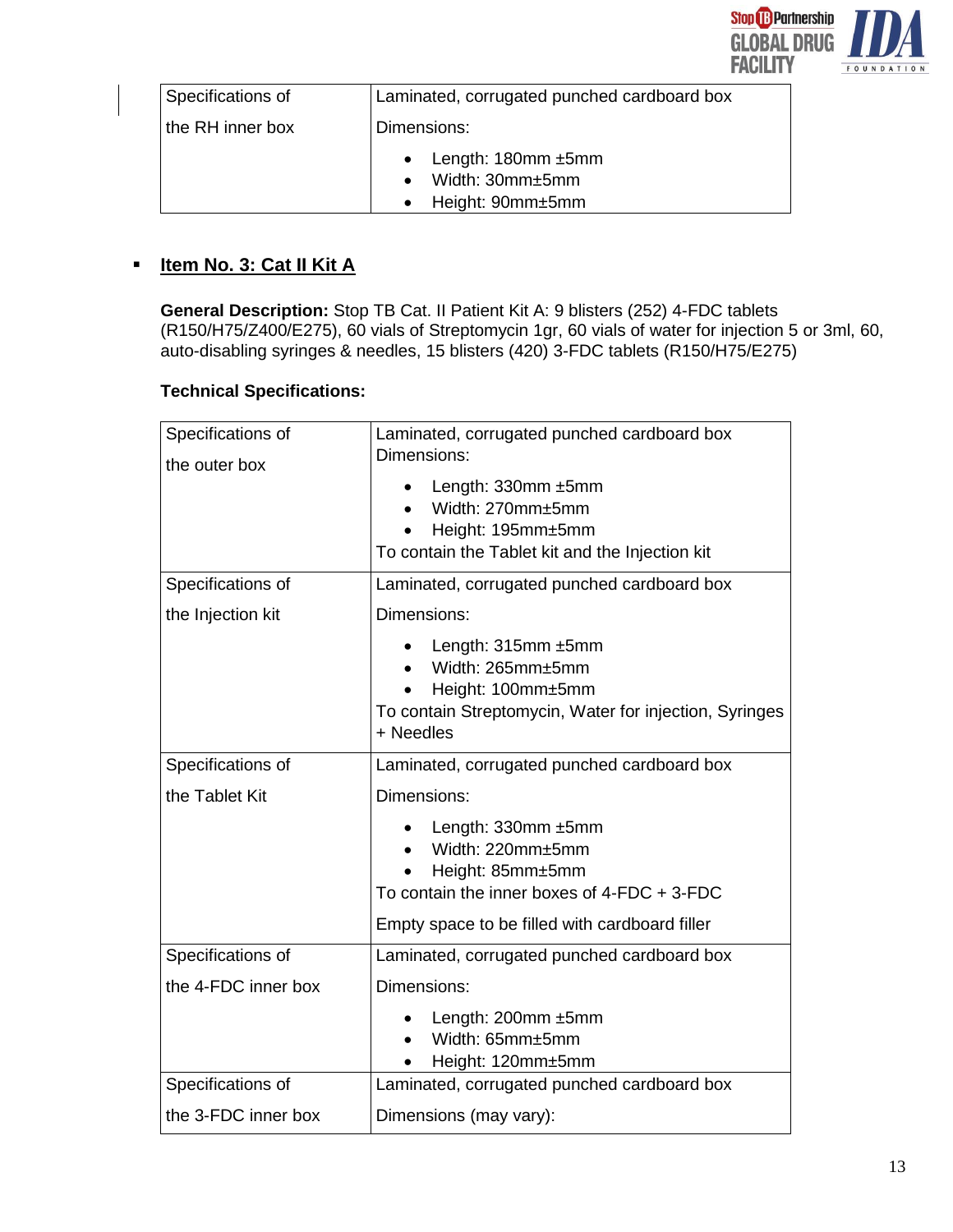

| • Length: $150$ mm $\pm 5$ mm<br>$\bullet$ Width: 65mm $\pm$ 5mm<br>$\bullet$ Height: 85mm $\pm$ 5mm |  |
|------------------------------------------------------------------------------------------------------|--|
|------------------------------------------------------------------------------------------------------|--|

# **Item No. 4 Cat II Kit C**

**General Description**: 9 blisters (252) 4-FDC tablets (R150/H75/Z400/E275) 7 blisters (196), 2-FDC (RH 150/150), 7 blisters (196) E400, 60 vials of Streptomycin 1gr, 60 vials of water for injection 5 or 3ml,60 auto-disabling syringes & needles

# **Technical Specifications:**

| Specifications of   | Laminated, corrugated punched cardboard box                          |
|---------------------|----------------------------------------------------------------------|
| the outer box       | Dimensions:                                                          |
|                     | Length: 220mm ±5mm<br>Width: 90mm±5mm<br>Height: 130mm±5mm           |
| Specifications of   | Laminated, corrugated punched cardboard box                          |
| the Injection kit   | Dimensions:                                                          |
|                     | Length: $315$ mm $\pm 5$ mm<br>Width: 265mm±5mm<br>Height: 100mm±5mm |
|                     | To contain Streptomycin, Water for injection, Syringes<br>+ Needles  |
| Specifications of   | Laminated, corrugated punched cardboard box                          |
| the Tablet Kit      | Dimensions:                                                          |
|                     | Length: 330mm ±5mm<br>Width: 220mm±5mm<br>Height: 85mm±5mm           |
|                     | To contain the inner boxes of $4$ -FDC + RH + E                      |
|                     | Empty space to be filled with cardboard filler                       |
| Specifications of   | Laminated, corrugated punched cardboard box                          |
| the 4-FDC inner box | Dimensions:                                                          |
|                     | Length: 200mm ±5mm<br>Width: 50mm±5mm                                |